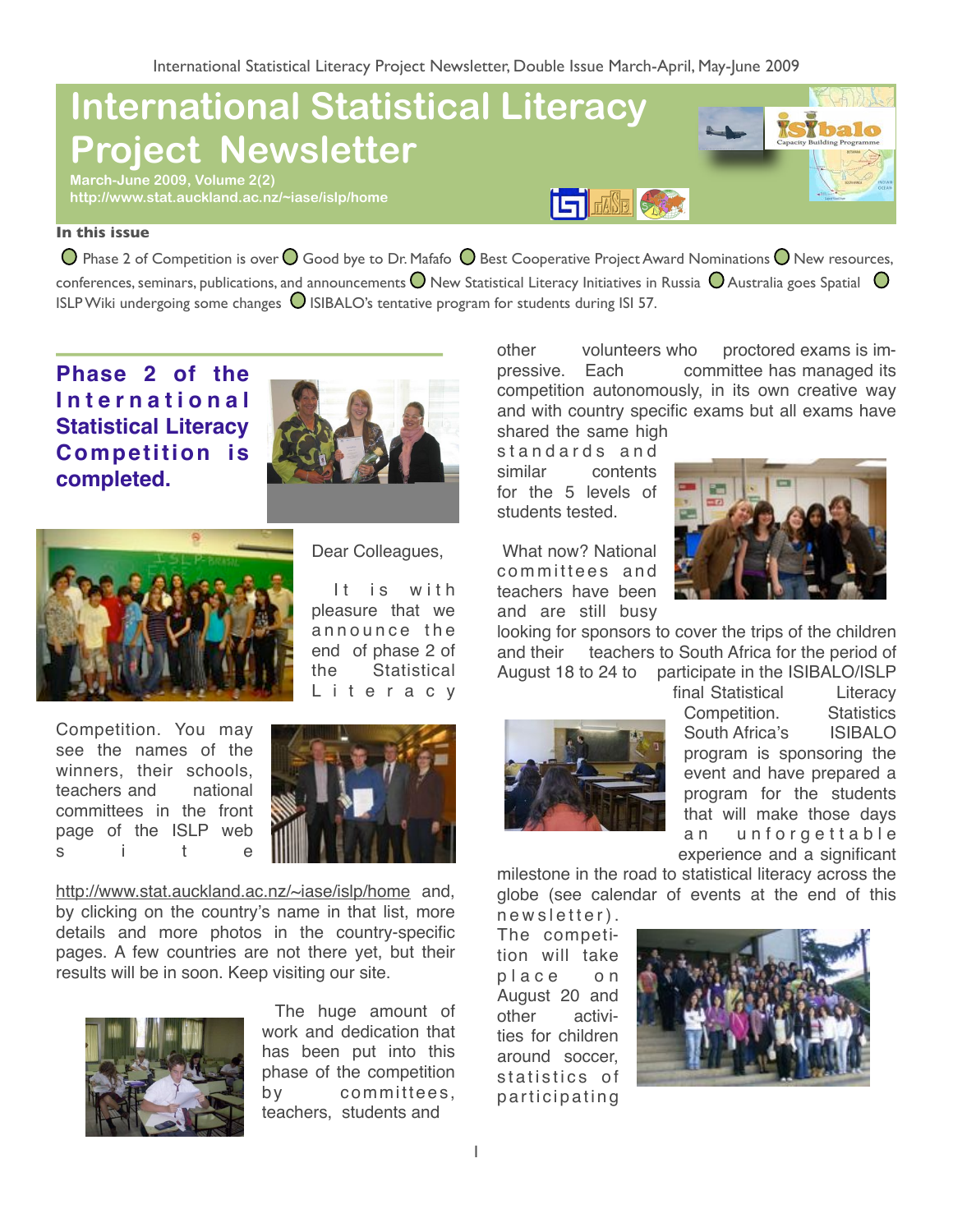countries and data handling will wrap up the academic program.

 Students and teachers will be meeting in an area of Durban's International Convention Center during the week and will participate in some of the ISI 57's events. All of them will be staying at the same hotel and sharing other transportation and activities where they lodge. ISIBALO's chaperones will accompany the children at all times.

 We are still short of funds for a few students and teachers. If you are reading this and know of institutions that could donate at short notice, please let us know. You may see a list of sponsors that have already contributed to partially or fully pay the flight of the students and teachers throughout the world in our web site <http://www.stat.auckland.ac.nz/~iase/islp/home> Most sponsors have chosen to do the funding directly to the students. Your friends and institutions may choose to do the same.

 We are very helpful for all the help that Mehta Shabani, of the ISI headquarters office and Jairo for all their help in organizing everything and leading us successfully to the final of this competition.

Signed by: Heads of the National Committees of Phase 2 of the International Statistical Literacy Competition (Gabriella Ottaviani, Maria Ines Rodriguez, Jean Claude Girard, Mary Townsend, Reija Helenius, Mina Korhonen, Juana Sanchez, Maria Manuel da Silva Nascimento, Koleka Rangaza, Vicente Novegil Souto)



#### **Good bye to Dr. Miranda Mafafo, former manager of ISIBALO**

Dr. Mafafo resigned a few months ago. She was the architect of the ISIBALO program and, since the 56th session of

the ISI in Lisbon, worked hard to make sure that South African children from all regions in South Africa could participate in the International Statistical Literacy Competition. But not only that; other South African developing countries have completed all phases of the competition and will be participating in the final in Durban thanks to her eagerness to have African children participate in the huge capacity building program via Statistics that Africa is engaged in.

 She shared a vision that the International competition is not about today, or the 57th session of the ISI, but about the future, about ISI-57 leaving a legacy of practice and respect for Statistics as the venue to reach a society in Africa that is evidence based. Without her vision and hard work since August 2007, we would not be where we are at now.

 South Africa will be the first country in the world to hold a International Statistical Literacy Competition thanks to her vision and Statistics South Africa's crusade to build Statistical Capacity in Africa.

## **Nominations Received for the 2nd Best Cooperative Project Award in Statistical Literacy. Submit your vote.**

The ISLP has received 5 nominations for the 2nd Best Cooperative Project Award in Statistical Literacy. They are:

- **•** "EarlyStatistics: Enhancing the Teaching and Learning of Early Statistical Reasoning in European Schools" (Cyprus) <http://www.earlystatistics.org>
- **•** "New Zealand Certificate on Official Statistics" (New Zealand) [http://www.statisphere.govt.nz/certificate-of-offi](http://www.statisphere.govt.nz/certificate-of-official-statistics/default.htm) [cial-statistics/default.htm](http://www.statisphere.govt.nz/certificate-of-official-statistics/default.htm) **•** "Statistics for School:E-school" of Statistics
- Lithuania (Lithuania) [http://mokyklele.stat.gov.lt/index.php?id=74](http://%22)
- **•** "Maths4stats project of Statistics South Africa (South Africa) [http://www.statssa.gov.za/maths4stats/index.a](http://www.statssa.gov.za/maths4stats/index.asp) [sp](http://www.statssa.gov.za/maths4stats/index.asp)
- **•** "Statistical Literacy in Mendoza" of DELE, Argentina. <http://www.deie.mendoza.gov.ar/aem/>

A panel of international judges will be evaluating these projects and selecting a winner. The winner will be unveiled at the ISLP open meeting during the 57th session of the ISI in Durban. But we would like to open the process to everyone. All the materials in support of the projects, including their internet locations, and a link to submit your own vote can be accessed from our ISLP web site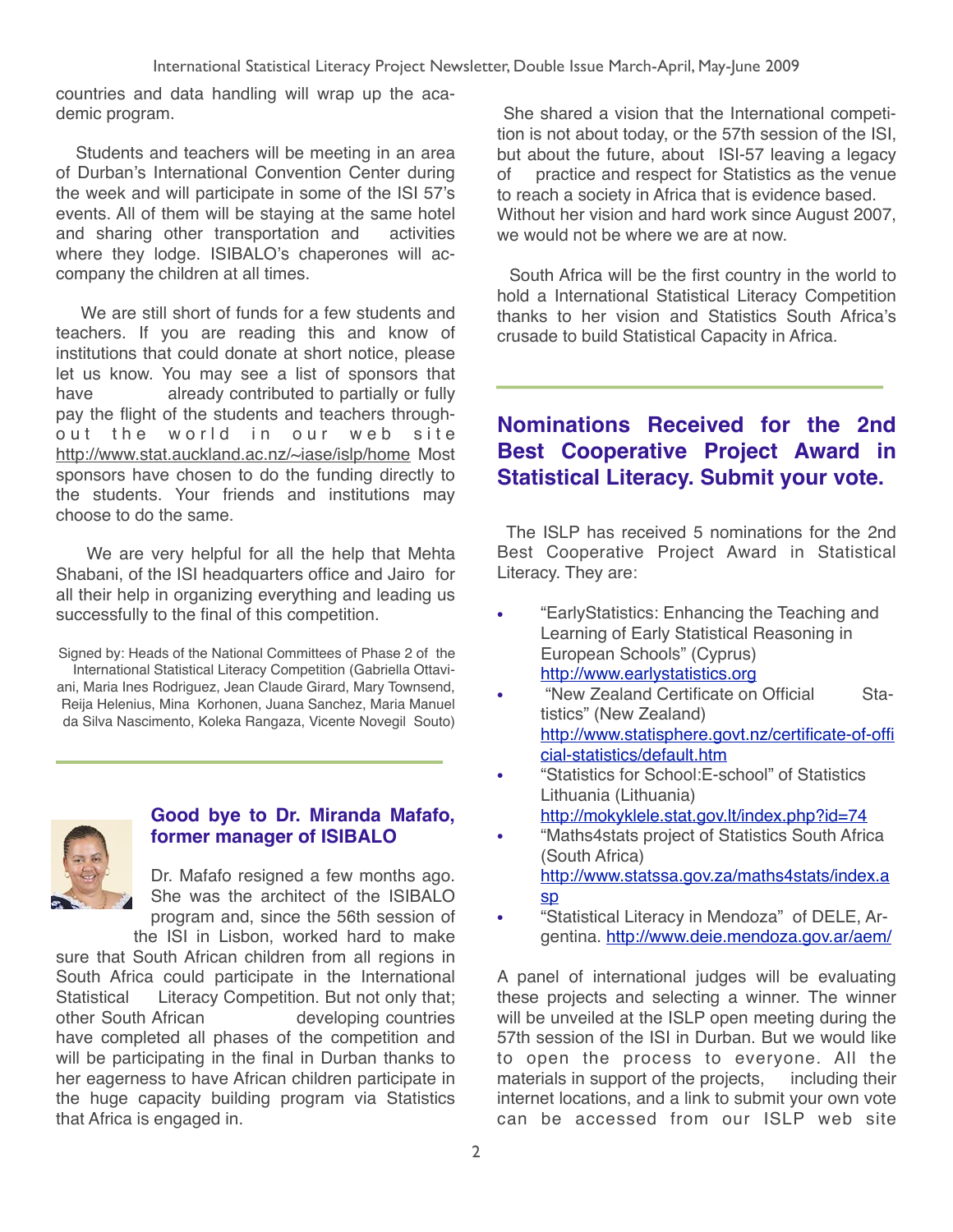<http://www.stat.auckland.ac.nz/~iase/islp/bestproject> The popular vote will be taken into account by the judges in the final selection.

## **New Resources and events in Statistical Literacy.**

- Invitation to Statistics by Xiao-Li Meng [http://www.stat.harvard.edu/Academics/invitation\\_](http://www.stat.harvard.edu/Academics/invitation_chair.pdf) [chair.pdf](http://www.stat.harvard.edu/Academics/invitation_chair.pdf) presents a set of puzzles with which you can challenge students in science and mathematics to motivate them to take Statistics.
- Best Cooperative Project Award Candidate Projects. See the section presenting the candidates for the Best Cooperative Project award elsewhere in this newsletter. All those are new projects with resources for the classroom and adult statistical literacy. They have been added to the pages of the ISLP web site.
- Hipotesis Alternativa, Vol 10 Number 1 is out at [http://www.ucv.ve/hipotesis/Data/Hipotesis%20alte](http://www.ucv.ve/hipotesis/Data/Hipotesis%20alternativa%20N18.pdf) [rnativa%20N18.pdf](http://www.ucv.ve/hipotesis/Data/Hipotesis%20alternativa%20N18.pdf)
- Seminar on Innovative Approaches to Turn Statistics into Knowledge. The programme for the forthcoming Seminar on Innovative Approaches to Turn Statistics into Knowledge, Washington, D.C, 15-16 July 2009 can be found at [http://www.oecd.org/dataoecd/29/15/42667493.](http://www.oecd.org/dataoecd/29/15/42667493.pdf) [pdf](http://www.oecd.org/dataoecd/29/15/42667493.pdf) More details of the conference (list of participants, etc...) can be found at http:// [www.oecd.org/progress/ict/statknowledge](http://www.oecd.org/progress/ict/statknowledge)
- Innovative Visualization Tools: A Way to Engage Citizens and Influence Policy - A session organized by the ISI at the Joint Statistical Meetings to be held in Washington DC, Sunday August 2, 2-3:50 pm. View the program at [http://www.amstat.org/meetings/jsm/2009/onlinepr](http://www.amstat.org/meetings/jsm/2009/onlineprogram/index.cfm?fuseaction=activity_details&activityid=4&sessionid=204097) [ogram/index.cfm?fuseaction=activity\\_details&activ](http://www.amstat.org/meetings/jsm/2009/onlineprogram/index.cfm?fuseaction=activity_details&activityid=4&sessionid=204097) [ityid=4&sessionid=204097](http://www.amstat.org/meetings/jsm/2009/onlineprogram/index.cfm?fuseaction=activity_details&activityid=4&sessionid=204097)
- [Animated population pyramids](http://www.abs.gov.au/websitedbs/d3310114.nsf/home/population%20pyramid%20preview) for Australian states and territories are available on the main website of the Australian Bureau of Statistics. The recent addition of [Interactive age-sex pyramids](http://www.abs.gov.au/websitedbs/cashome.nsf/51c9a3d36edfd0dfca256acb00118404/958e7b159518abe0ca2572fe001e2ad8!OpenDocument) to the 'ABS Datasets' on the Teacher pages of the ABS Education web site, enable students to build their own population pyramid. Students have the opportunity to compare the age-sex profile of both indigenous and nonindigenous people based on 2006 census data. In addition, through the Geography classroom activities they build pyramids for areas such as the inner parts of Australian capital cities (Geo\_12 Moving In and Moving Up). Additionally, they may enter their own data from other census products e.g. census tables, community profiles, into the interactive pyramids to create a picture of a neighbourhood.http://[www.abs.gov.au/websitedbs/](http://www.abs.gov.au/websitedbs/cashome.nsf/51c9a3d36edfd0dfca256acb00118404/958e7b159518abe0ca2572fe001e2ad8!OpenDocument) [cashome.nsf/51c9a3d36edfd0dfca256acb0011840](http://www.abs.gov.au/websitedbs/cashome.nsf/51c9a3d36edfd0dfca256acb00118404/958e7b159518abe0ca2572fe001e2ad8!OpenDocument) [4/958e7b159518abe0ca2572fe001e2ad8!OpenDo](http://www.abs.gov.au/websitedbs/cashome.nsf/51c9a3d36edfd0dfca256acb00118404/958e7b159518abe0ca2572fe001e2ad8!OpenDocument) [cument](http://www.abs.gov.au/websitedbs/cashome.nsf/51c9a3d36edfd0dfca256acb00118404/958e7b159518abe0ca2572fe001e2ad8!OpenDocument)
- CensusAtSchool goes live on TeacherTube! [Cen](http://www.abs.gov.au/websitedbs/cashome.nsf/Home/Home)[susAtSchool](http://www.abs.gov.au/websitedbs/cashome.nsf/Home/Home) has taken a new direction in professional development. With close to 1000 hits so far, the TeacherTube videos are proving a success for the ABS CensusAtSchool project. The video segments, which last only a few minutes, introduce the project and show how to use MS Excel. The video segments which have been most popular are those showing how to create graphs and calculate mean and median. The videos are found under Professional Development on the Teacher area of the CensusAtSchool website or visit [http://www.abs.gov.au/websitedbs/cashome.nsf/89](http://%22) [a5f3d8684682b6ca256de4002c809b/74010d336c](http://%22) [2f6503ca25747b0013bd35!OpenDocument](http://%22)
- Google offers data charts from government agencies .This is an article that appeared online in the San Francisco Chronicle. Users who enter a query like "California unemployment rate" will get a chart that tracks the rate since 1990. Clicking on it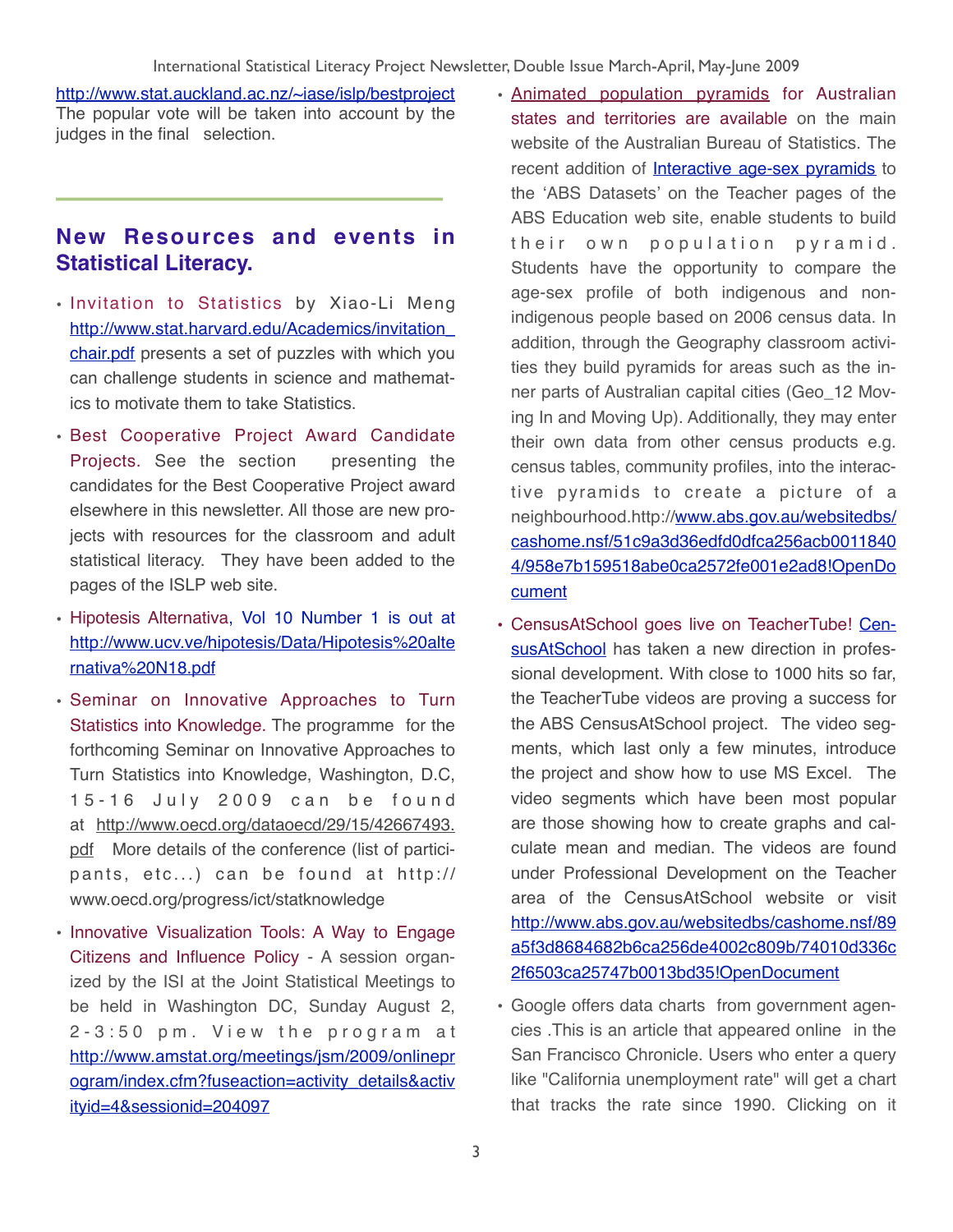opens a bigger version and offers users the ability to refine the data by county, or compare the rates in different counties . To see the article [http://www.sfgate.com/cgi-bin/article.cgi?f=/c/a/200](http://www.sfgate.com/cgi-bin/article.cgi?f=/c/a/2009/04/28/BU1F17AS9Q.DTL&type=tech) [9/04/28/BU1F17AS9Q.DTL&type=tech](http://www.sfgate.com/cgi-bin/article.cgi?f=/c/a/2009/04/28/BU1F17AS9Q.DTL&type=tech)

• Democratize data that the taxpayers have already paid for. The Obama administration launched Data.gov, a Web site intended to increase public access to data collected by the government. "Data.gov is going to democratize data that the taxpayers have already paid for," chief information office Vivek Kundra said in a video posted to the White House blog. Applications will soon be developed by the private sector to allow the public to see the raw data in a summarized way (see Google article above). See the original article on D a t a . q o v a t [http://www.nytimes.com/2009/05/26/opinion/26tue](http://www.nytimes.com/2009/05/26/opinion/26tue3.html?th&emc=th) [3.html?th&emc=th](http://www.nytimes.com/2009/05/26/opinion/26tue3.html?th&emc=th)

#### **UIS RUSSIA team's initiative to launch Statistics education at school level in Russia.**

by Tatiana Yudina, UIS RUSSIA Project Director

Moscow State University Research Computing Center-based University Information System RUS-SIA project [\(http://uisrussia.msu.ru\)](http://uisrussia.msu.ru) plans to launch a statistics education initiative in Russia and compose an infrastructure, with the UIS RUSSIA being the core. Since 1999 UIS RUSSIA cooperates with the RF State Statistics Service (Rosstat).

 The initiative started with work on the educational program for school children. It is planned to be multifunctional and consisting of several modules.

## **Going spatial!**

Australian Bureau of Statistics

What did you do when you first saw Google Earth? Was it to look at your own home? A fascination with the world around us usually starts with familiar places, namely home and for students, their school.

Students are excited and engaged by exploring their world through the use of data visualisation tools and what better way than Google Earth. The Australian Bureau of Statistics is developing lesson plans for Geography students, which integrate mapping as a way of presenting and analysing data.

Spatially linked databases are creating new ways of gathering, storing, manipulating and analysing information. Every place on earth has a location provided as its latitude and longitude. Imagine a database of crime scenes. The locations may be pin pointed and information stored about each crime such as the date of the event, the type of crime, names and addresses and so on. When location is attached to points e.g. malarial outbreaks, nesting sites and they are displayed on a map, the concept of distribution takes on a new meaning. Add the location to crime and new patterns emerge. The Google earth image provided (figure 1) shows the location of students in a class.

Consider a map as a mixture of points, lines and polygons, the latter two being created by joining points. Line data may appear on a map as a road, rail, air route, a river course, contour line or fault line. The rail owners, volume of passengers, maintenance schedule may be some of the attributes stored about the rail network. Line data overlaid on the distribution of students in a class would reveal the main modes of transport available to students.

*Figure 1: Placemarks on Google Earth are identified by their latitude and longitude.*

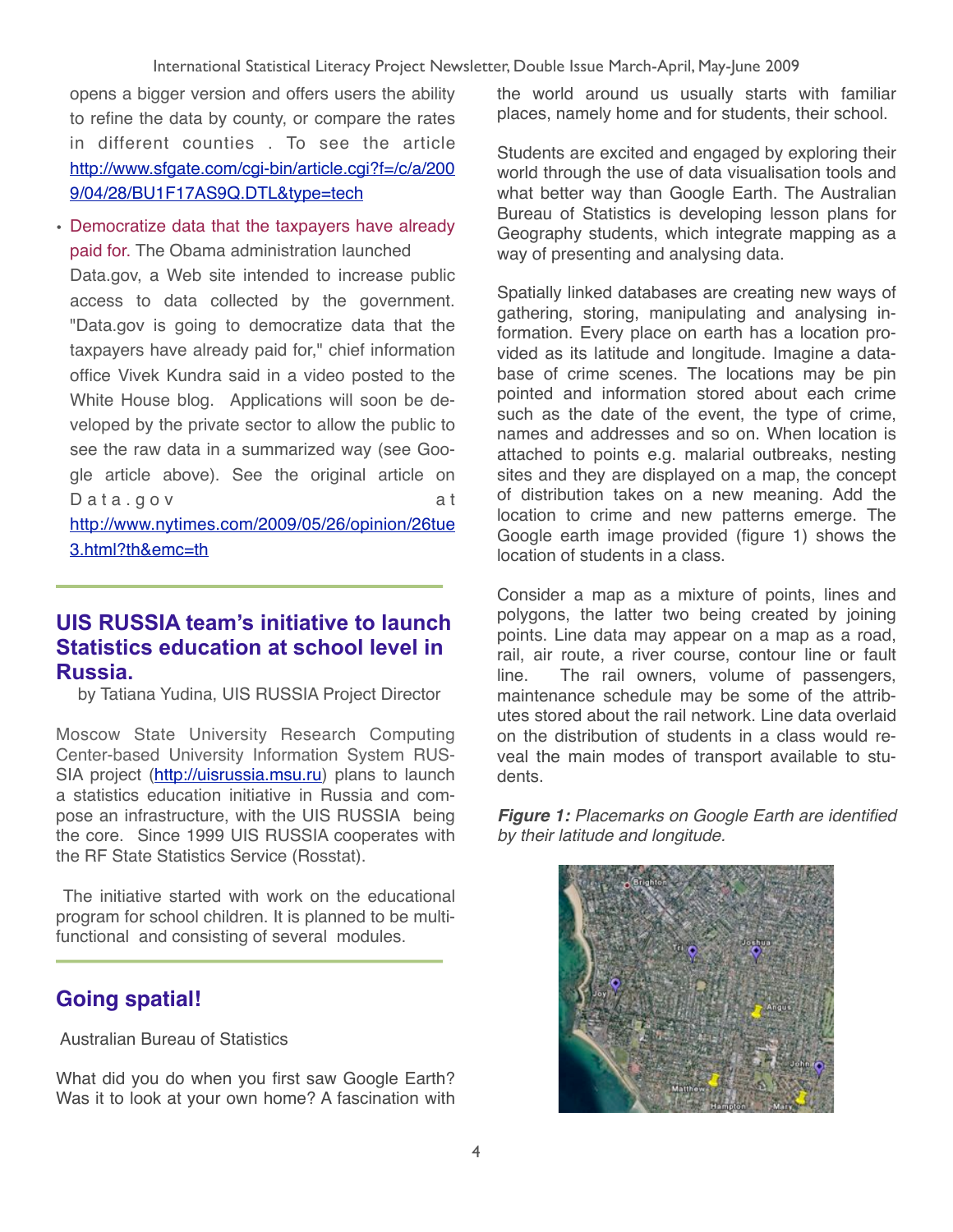Area or polygon data may include information about a country, state or smaller administrative area, a census collection district, an area of forest or a farm. A census provides one of the largest collections of demographic information about persons, families and dwellings. Increasingly data from a census is being represented on maps.

Spatial data is of growing importance in the fields of natural resource management, land and asset management, demographic and socio economic analysis. There are endless possibilities for students to become engaged with the analysis of spatial data through the investigation of social and environmental issues. Spatial analysis is integral to the modelling of current global environmental issues.

Providing co-ordinates for information stored in a database, enables location, and distribution patterns to be analysed using appropriate software. It is often quoted that 80% of information has a geographic or spatial component. The significance of this fact is made more meaningful with the use of computers and geographic information system (GIS) software. A picture says a thousand words and displayed on a map both poses questions and provides answers. It facilitates inquiry based learning.

Students are engaging with the spatial nature of data in the [Geography](http://www.abs.gov.au/websitedbs/cashome.nsf/51c9a3d36edfd0dfca256acb00118404/6a5673942bc2674bca2572fe001e2ad2!OpenDocument) activities being developed on the Australian Bureau of Statistics website. Exploring how students travel to school is one way of integrating a range of technologies with a variety of data about journey to school and work. From Google Earth to MS Excel, geographic information system software and the [CensusAtSchool](http://www.cas.abs.gov.au/cgi-local/cassampler.pl) database, students compare their mode of transport to school and make comparisons with census data. These ideas form the basis of one of the new lessons being developed for the Australian Bureau of Statistics Education web pages.

Students discover their own latitude and longitude from websites such as Google Earth and compile a class list showing the location of all students. The mode of transport and journey times are recorded and stored in a simple Excel spreadsheet. When this information is transferred to a map using geographic information system software, individual map layers may be created that show the distribution of students travelling by car, foot, bus or by bicycle

*Figure 2a. Location of students in a class*.



*Figure 2b. Distribution of students and their mode of transport using GIS software.*



The ability to spatially represent and analyse data taken simply from a class of students models the capacity of the GIS to spatially analyse thousands of points, lines or polygons and the associated data.

The activity may be enhanced by comparison with other Australian school students using the CensusAtSchool database, with students in other countries using the International CensusAtSchool database and with the wider population using census data.

The rapid changes taking place in data visualisation make this an exciting time to be working with data. Increasingly, information is being collected, stored, manipulated, displayed and analysed from a spatial perspective. Remember to include statistical, temporal and spatial distribution in your data analysis skills. After all – a picture says a thousand words.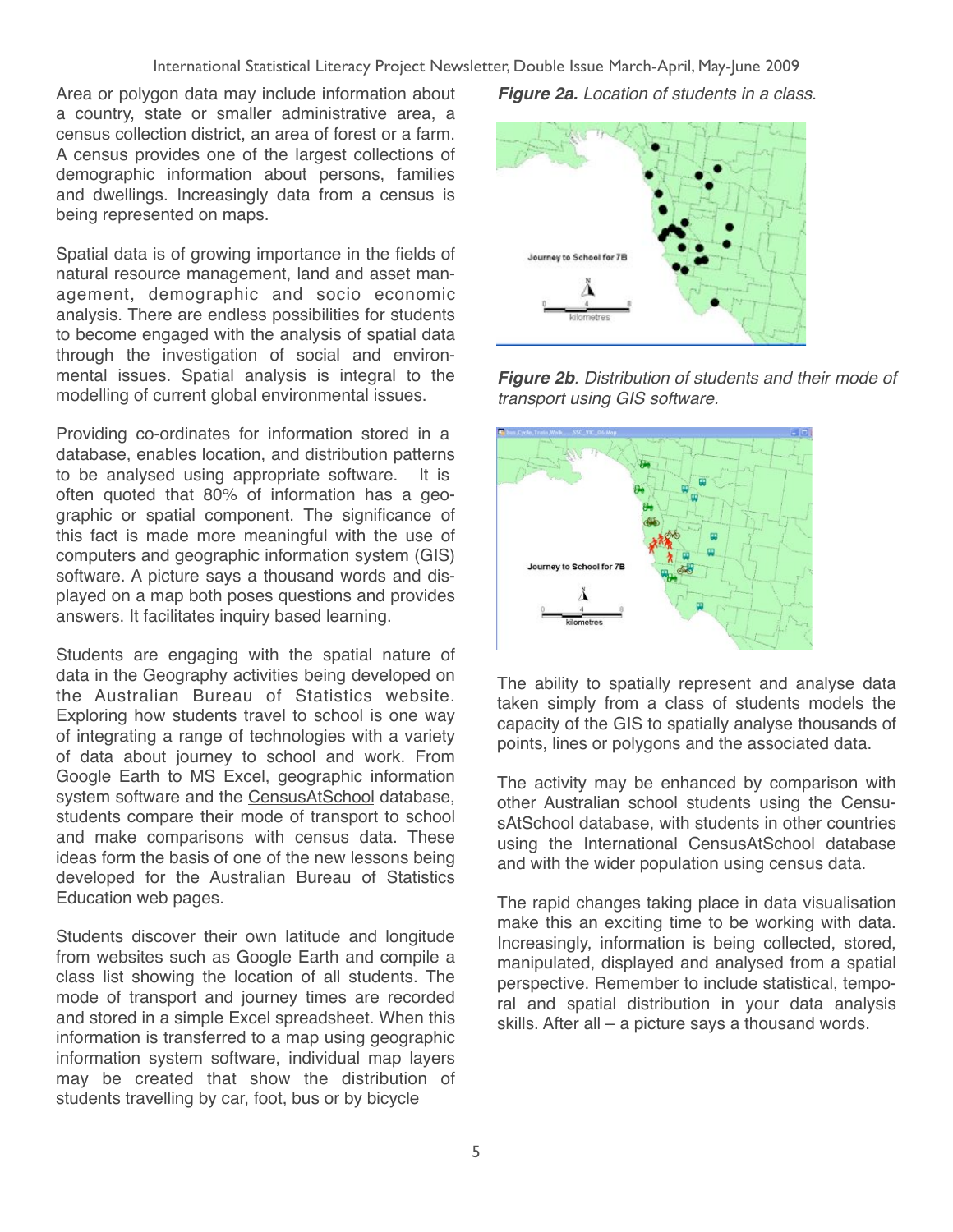*Figure 3 How Australian students travel to school (2008, CensusAtSchool, ABS)*



*Figure 4 How Canadian students travel to school (CensusAtSchool, 2006-2007, Canada)*



### **ISLP Wiki undergoing some changes**

Kaisa Pitkänen works as a trainee in Statistics Finland for this summer and Reija Helenius (advisory board member of the ISLP) is her leader. Kaisa studies mathematics, statistics and computer science and will graduate as a teacher soon. She checked the web pages of the ISLP called Statistical Offices / Training and Statistical Offices/

Projects and found some links which don't work. She also had some great ideas on how to integrate those two web pages into one. Because she did not know how to work on our Wiki, she asked me. I sent her a file with instructions and she did the job in no time. Using the Wiki is very easy. Your resources could be updated much faster if you looked at our web site often and just entered the Wiki and updated your project link.

 Having said that, what did Kaisa change? Two pages that were created many years ago by Reija and also by Paola (also advisory board member), became repetitive over time. Projects and training sometimes overlapped. Kaisa thought that it is more efficient to have the Statistical Offices in one place and put the two older pages together. As a consequence, the only page now in the ISLP that contains all the programs of Statistical Offices with u p d a t e s i s i s i s i s s i s i s s i s s i s s i s s i s s i s s i s s i s s i s s i s s i s s i s s i <http://www.stat.auckland.ac.nz/~iase/islp/training>

 Kaisa and Reija are also going to write e-mails to all statistics offices listed in the Training and Project web pages and ask if anyone has anything to add, replace or delete.

 You two can help us make the wiki a more successful way of communicating about our resources by entering your own links and comments. Signing up is free. Contact me if you would like to get started. Email me at [jsanchez@stat.ucla.edu](mailto:jsanchez@stat.ucla.edu)

## **ISIBALO/ISLP Final of the International Statistical Literacy Competition.Tentative program for the ISI-57 week**

ISIBALO and Statistics South Africa are very busing preparing the week of activities for the learners that will be participating in the final of the International Statistical Literacy Competition. Phase 3 of the competition is really the International phase (all other phases having taken place at the local country level). Thus South Africa is the first country to ever hold an International Statistical Literacy Competition for school children. Below is a sketch of the program that Statistics South Africa put together. The final is